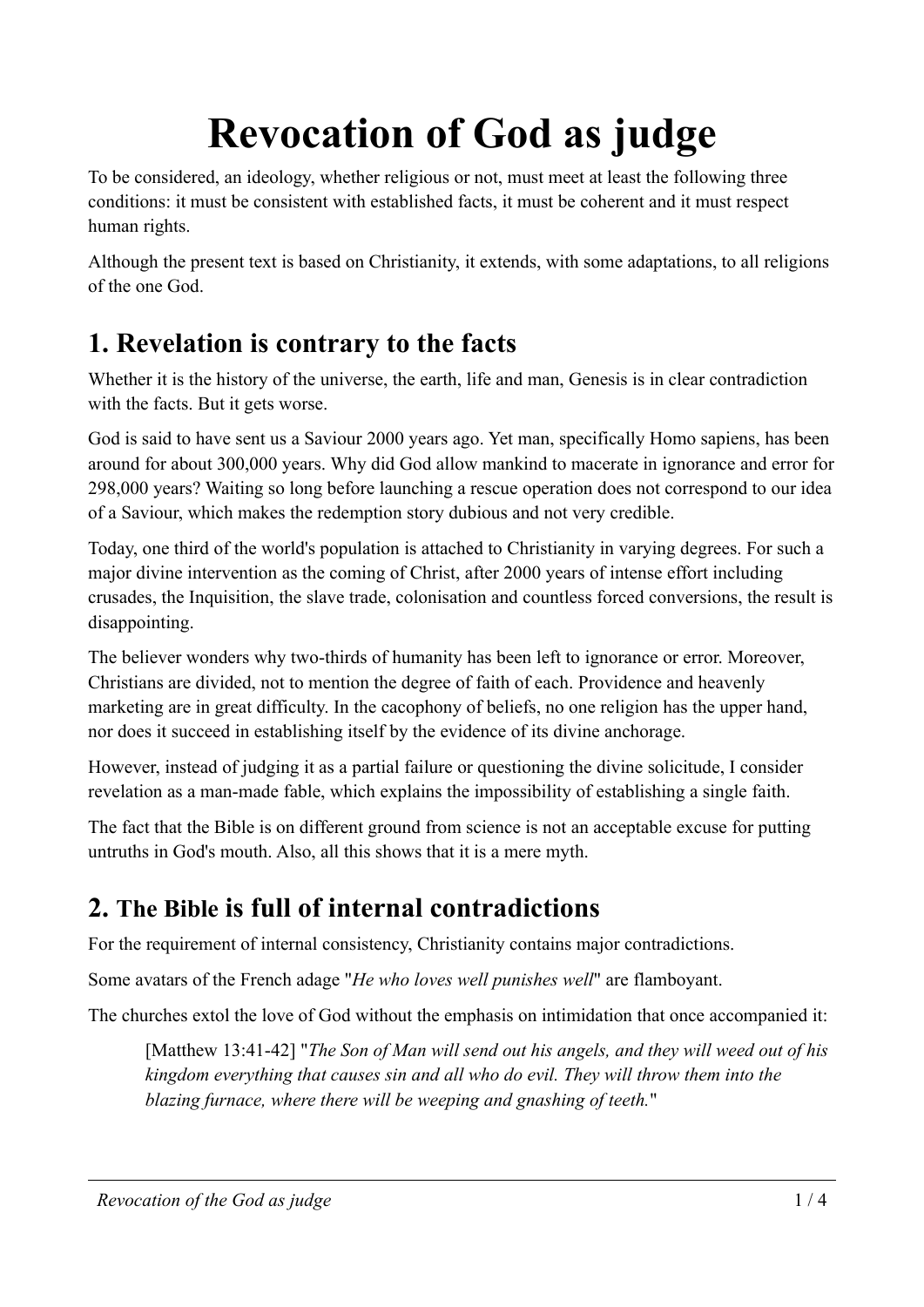Believers hold their breath, but find it fair that God uses eternal torment. One would have expected justice to be more concerned with proportionality, for on earth, even inflicted by the worst sadists, all punishment has an end. Moreover, justice that respects human rights does not resort to punitive torture.

What a striking contrast to the message of forgiveness:

[Matthew 5:44]: "*But I say to you, love your enemies and pray for those who persecute you.*"

Unfortunately, any approach that is based on the principle of "Do as I say, not as I do" struggles to convince.

This is an internal contradiction, the enormity of which seriously discredits the Bible and clearly shows the logical impossibility of the Christian doctrine of the Last Judgement being true.

More circumspection should be exercised in the face of preconceived ideas. It is known that there are many imaginary and absurd stories in circulation. Hell is one of them, and an undrinkable one at that. The appetite for faith must be curbed by the need for coherence.

Other inconsistencies can be pointed out, such as the homophobic verse "Leviticus 20:13". One cannot attribute to God the will to give irrepressible homosexual tendencies to a part of the population and, at the same time, to condemn them so violently.

For the believer, the contradictions dissolve into a mystery that gives rise to spiritual wonder and even mysticism. But for the person whose reason is active and whose critical mind is alert, the contradictions are proof of the absurdity and emptiness of religious discourse.

# **3. For the Church, respect for human rights is lacking**

For the third requirement, the Catholic Church condemned human rights until the Second Vatican Council in 1965. If today it says it accepts human rights, it does not respect the spirit of them. At present, it denies women equality extended to the priesthood. And it was even worse in the past.

In the original Christian Church, according to the doctrine of St. Paul, slavery was accepted as a natural and legitimate practice, but a Christian should not hold another Christian in slavery. Later, the Church condemned the slavery of the American Indians. But its attitude towards the black slave trade, initially organised by the Portuguese from 1441, was less glorious: a series of papal bulls approved and encouraged it:

- 1442 *Illius qui* (Eugene IV) endorses the conquests of Prince Henry the Navigator in Africa.
- 1452 *Dum diversas* (Nicholas V) gives the King of Portugal the power to subjugate Saracens, pagans and other unbelievers and even reduce them to perpetual slavery.
- 1455 *Romanus Pontifex* (Nicholas V) encourages Henry the Navigator to subjugate the 'Saracens and other infidels' to Christianity, possibly by force, relies on the progress of the conquests to bring about conversions, gives his approval to the Portuguese commercial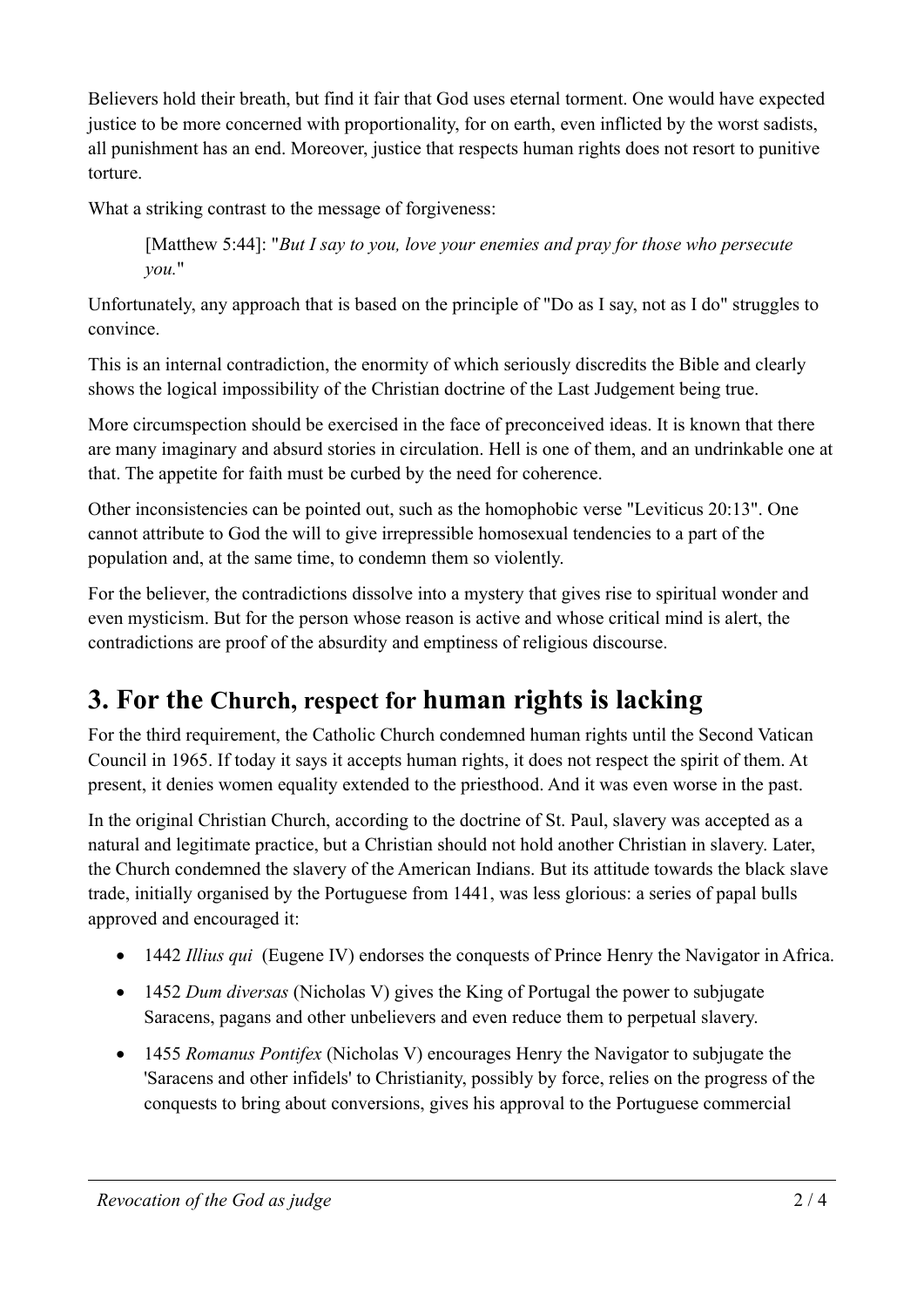monopoly in Africa, and hopes that the natural populations will soon be converted to Christianity.

- 1456 *Inter cætera* (Calixtus III = Alfonso Borgia) states that the administration of the new Portuguese possessions and their interests should be entrusted to the Order of Christ, the brotherhood of Henry the Navigator; it authorises the enslavement of infidels, i.e. legitimises the enslavement of blacks.
- 1481 *Aeterni regis* (Sixtus IV) grants the conquered lands in Africa to the King of Portugal.

A theological justification has been put forward in which the children of Canaan are equated with blacks:

[Gen 9:25-27] *He said, "Cursed be Canaan! The lowest of slaves will he be to his brothers." He also said, "Praise be to the Lord, the God of Shem! May Canaan be the slave of Shem. May God extend Japheth's territory; may Japheth live in the tents of Shem, and may Canaan be the slave of Japheth."*

The French theologian Bellon de Saint-Quentin, in his 1740 Dissertation on the Negro trade and commerce, wrote: "*One can legally own slaves and use them; this possession and service are not contrary to natural law, nor to the divine written law, nor even to the law of the Gospel*." Dare we say that the Church is carrying out a divine plan?

Serfdom is a different status, but treated in a similar way. Despite Voltaire's campaign, the last serfs in France were those of the abbey of Saint-Claude (Jura) who remained in their condition until the French Revolution of 1789.

Whoever has encouraged moral regressions cannot hold the truth.

# **The God of the carrot and the stick**

While only one precondition would suffice for the rejection of a religious ideology, none of the three conditions are met. Let us nevertheless force ourselves to a global analysis of its substance.

When you ask "*Do you believe in God?*" you may think you have asked the most fundamental question. But this is not so, because even assuming a form of soul survival, a God who does not judge us and does not hand out rewards or punishments, would not cause us any concern.

Faith is built on the belief that a Supreme Judge weighs our actions, rewards or punishes us. On earth, a father who would say, "*If you are wise, I will always love you; but if you disobey, you will go to live with the evil ogre who causes pain*" would be called unworthy. By transforming a tale of this kind into a divine decree, religions engage in moral blackmail. The believer lives between the anxiety of Judgement and the hope of a reward. However, since purgatory and hell are possible outcomes, 'hope' is mostly about overcoming anguish. Religion powerfully dramatises life and death, but I do not believe in the God of the carrot and the stick.

The fundamental question is "*Is there life after death*?" According to established knowledge, the answer is clearly no, because the death of every living being is final. Therefore, with or without faith in God, the threat of the Judgment vanishes.